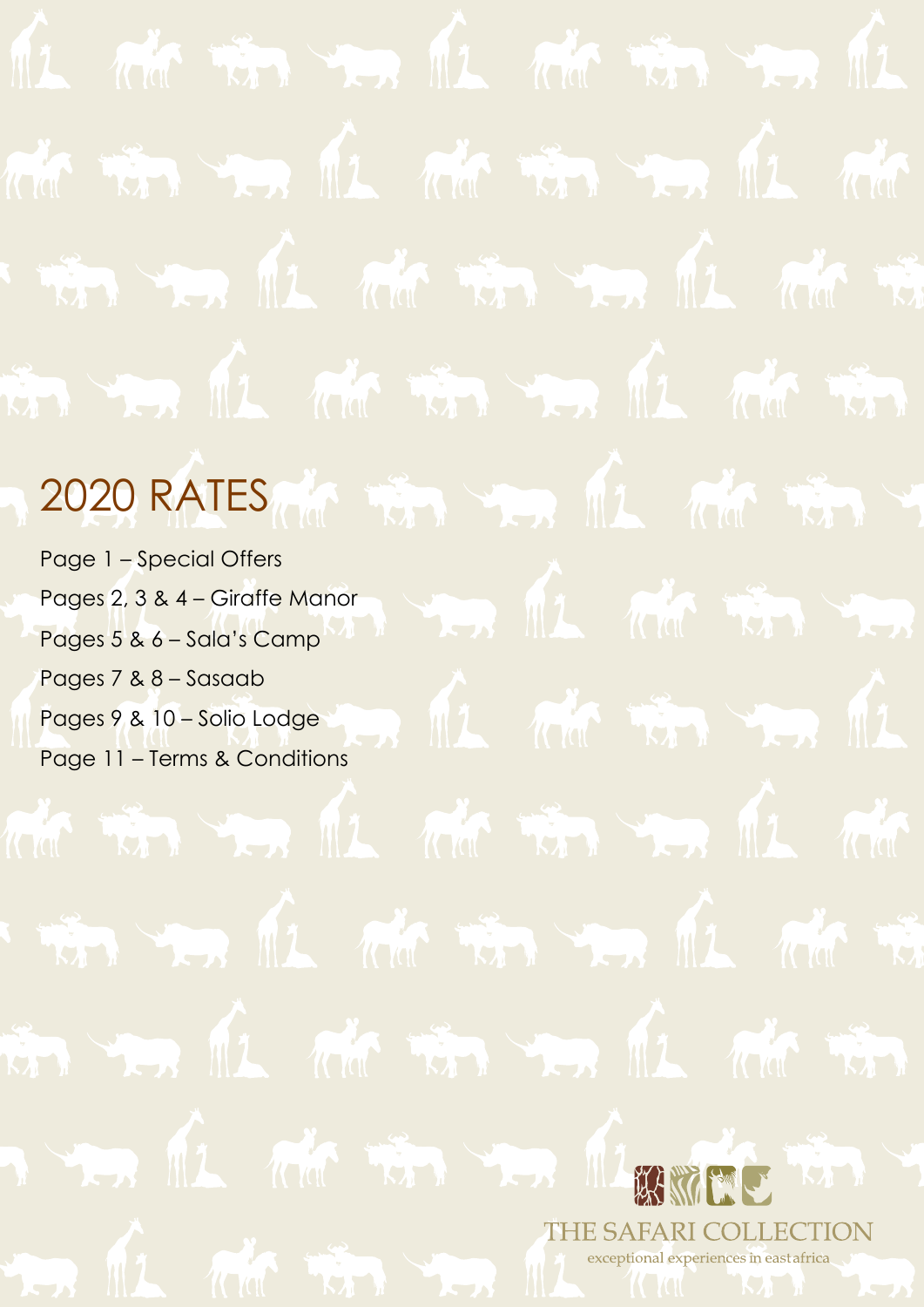# 2020 SPECIAL OFFERS

We are running the following offers for 2020.

# 25% OFF ACCOMMODATION

Stay at one or a combination of The Safari Collection's properties excluding Giraffe Manor (Sala's Camp, Sasaab or Solio Lodge) for a minimum of 4 nights during the Season and get 25% off accommodation. Valid for travel between: 16 December 2019 - 05 January 2020, 01 June 2020 – 31 October 2020 and 16 December 2020 – 31 December 2020 inclusive.

# 30% OFF ACCOMMODATION

Stay at one or a combination of The Safari Collection's properties excluding Giraffe Manor (Sala's Camp, Solio Lodge or Sasaab) for a minimum of 4 nights during Savings Season and get 30% off accommodation. Valid for travel between: 06 January 2020 - 31 May 2020 and 01 November 2020 - 15 December 2020 inclusive.

Stay at a combination of The Safari Collection's properties (Giraffe Manor, Sala's Camp, Solio Lodge or Sasaab) for a minimum of 7 nights during the Season and get 30% off accommodation. Percentage discount does not apply to Giraffe Manor but Giraffe Manor can be used in the combination. Valid for travel between: 16 December 2019 - 05 January 2020, 01 June 2020 – 31 October 2020 and 16 December 2020 – 31 December 2020 inclusive.

# 35% OFF ACCOMMODATION

Stay at a combination of The Safari Collection's properties (Giraffe Manor, Sala's Camp, Solio Lodge or Sasaab) for a minimum of 7 nights during Savings Season and get 35% off accommodation. Percentage discount does not apply to Giraffe Manor but Giraffe Manor can be used in the combination. Valid for travel between: 06 January 2020 - 31 May 2020 and 01 November 2020 - 15 December 2020 inclusive.

Stay at a combination of The Safari Collection's properties (Giraffe Manor, Sala's Camp, Solio Lodge or Sasaab) for a minimum of 10 nights during the Season and get 35% off accommodation. Percentage discount does not apply to Giraffe Manor but Giraffe Manor can be used in the combination. Valid for travel between: 16 December 2019 - 05 January 2020, 01 June 2020 – 31 October 2020 and 16 December 2020 – 31 December 2020 inclusive.

# 40% OFF ACCOMMODATION

Stay at a combination of The Safari Collection's properties (Giraffe Manor, Sala's Camp, Solio Lodge or Sasaab) for a minimum of 10 nights during Savings Season and get 40% off accommodation. Percentage discount does not apply to Giraffe Manor but Giraffe Manor can be used in the combination. Valid for travel between: 06 January 2020 - 31 May 2020 and 01 November 2020 - 15 December 2020 inclusive.

*These offers are subject to availability. They are non-transferable, cannot be combined with any other offer and apply to new bookings only.*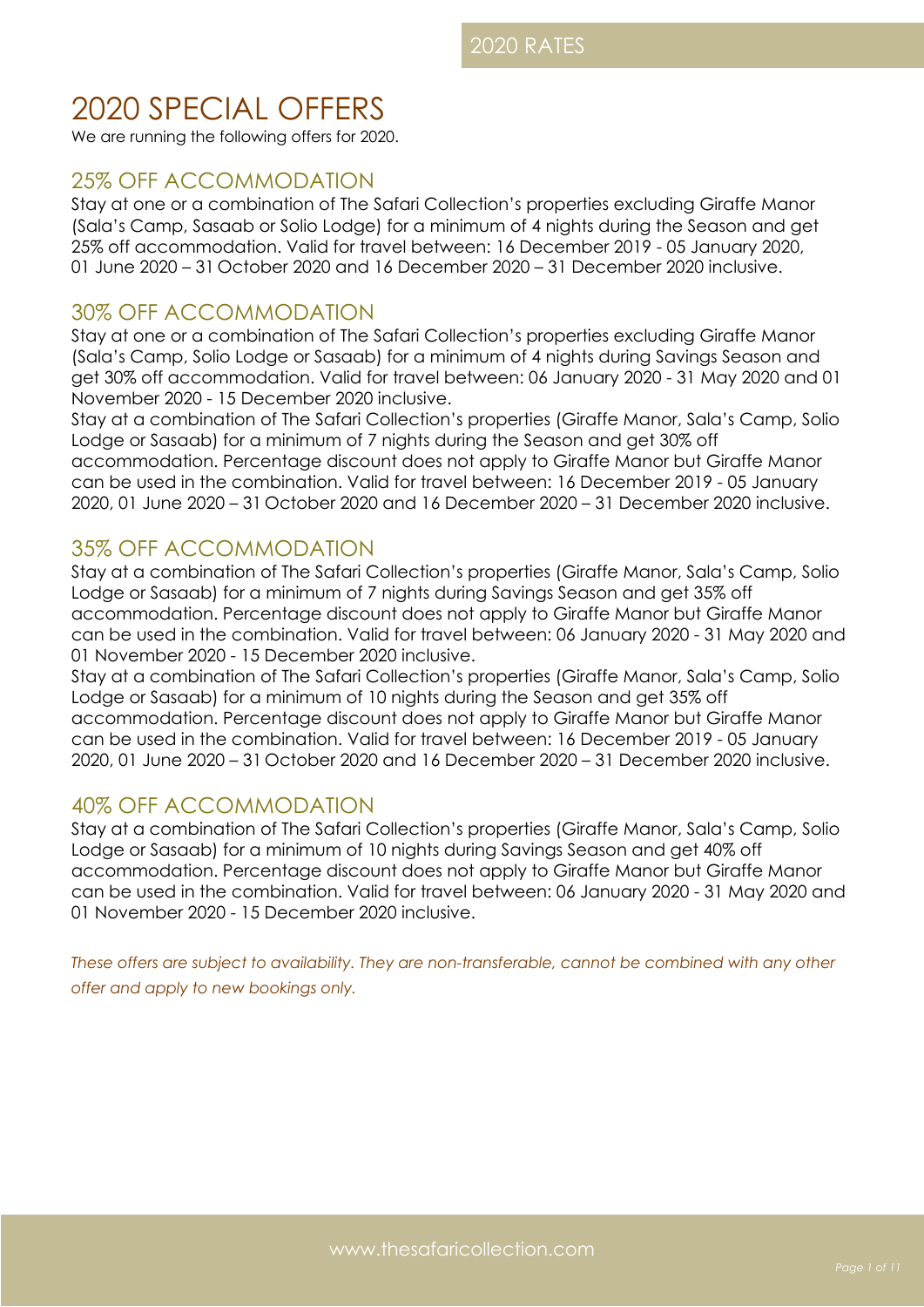# GIRAFFE MANOR RATES 2020

*VALID: 16 DECEMBER 2019 – 31 DECEMBER 2020*

| ALL YEAR*                                                                                                  |                               |             |  |
|------------------------------------------------------------------------------------------------------------|-------------------------------|-------------|--|
| <b>SUPERIOR FAMILY SUITE</b><br>Karen Blixen Suite                                                         |                               | <b>RATE</b> |  |
| Minimum Room Rate<br>(based on up to 2 adults & 2 children sharing)                                        | Fully Inclusive / Day         | US\$ 3000   |  |
| 3rd Child Rate (3yrs to 11yrs inclusive)                                                                   | room                          | US\$ 385    |  |
| <b>FAMILY SUITE</b><br><b>Finch Hatton Suite</b>                                                           |                               | <b>RATE</b> |  |
| Minimum Room Rate<br>(based on up to 2 adults & 2 children sharing)                                        | Fully Inclusive / Day         | US\$ 2700   |  |
| 3rd Child Rate (3yrs to 11yrs inclusive)                                                                   | room                          | US\$ 350    |  |
| <b>SUPERIOR ROOM</b><br><b>RATE</b><br>Jock, Betty, Daisy, Marlon, Lynn, Arlene, Kelly, Helen, Edd & Salma |                               |             |  |
| Per Adult Sharing                                                                                          |                               | US\$ 875    |  |
| Per Child Sharing                                                                                          | Fully Inclusive / Day<br>room | US\$ 605    |  |
| Single Room                                                                                                |                               | US\$ 1375   |  |

| <b>ADDITIONAL RATES</b>                                      |               |
|--------------------------------------------------------------|---------------|
| Professional Guide Room Per Person Per Night                 | US\$ 130      |
| Christmas Supplement Per Person Per Night                    |               |
| 23 December 2019 – 01 January 2020 and 23 December 2020 – 31 | <b>US\$85</b> |
| December 2020 Inclusive                                      |               |

# **RATES INCLUDE**

Arrival/departure transfers and transportation around the Karen & Langata area (included in the rate if the collection time is after 11.30 am on the day of arrival and prior to check out at 10 am on the day of departure), all meals, house wines, house soft drinks, house beers, house spirits, laundry, wireless internet access, entrance to the AFEW Giraffe Centre, Orchid House dining, boules, croquet and VAT.

# **RATES EXCLUDE**

Champagne, luxury spirits, selected wines, tips, health insurance, massage treatments and personal effects.

# **DAY ROOMS**

Day rooms are available at the applicable full board per person per night rate. Check in is at 12h00 and check out by 20h00.

### **CHILDREN**

Children are ages 3 to 11 years inclusive. 12 years and over is an adult. 2 years and under is an infant. Infants stay FOC. There is only a child sharing rate for the Superior Rooms at Giraffe Manor – this rate is the same whether they share the room in one of the beds or whether they are in an extra bed. Extra beds do not always fit, please see notes below and check with the office before booking. If a child is to be allocated to a single room, the rate charged is the FULL single room rate.

### **\*CLOSURE**

Giraffe Manor will be closed from 14 April – 10 May 2020 inclusive for annual maintenance.

### **CHECK IN**

12h00 onwards.

## **CHECK OUT**

By 10h00 on the day of departure, unless another room is booked & paid for as per the rates above.

# **PLEASE NOTE THAT CHECK IN/CHECK OUT TIMES HAVE TO BE STRICTLY ADHERED TO DUE TO THE UNIQUE NATURE OF THE PROPERTY. IT DOES NOT HAVE A RECEPTION AREA OR RESTAURANT FOR GUESTS TO WAIT IN. IT IS STILL VERY MUCH LIKE A FAMILY HOME.**

### **EXTERNAL MEALS**

Unfortunately, due to high occupancies and limited capacity we do not offer external meals (breakfast, lunch, tea and dinner) to non-staying guests.

### **EARLY-BIRD BREAKFAST**

For reasons of capacity we wish to highlight that we are no longer offering early-bird breakfasts at Giraffe Manor. We can however organise an Early Bird alternative for those guests that are arriving on an early flight. Please get in touch with the reservations team for more information on our early bird packages.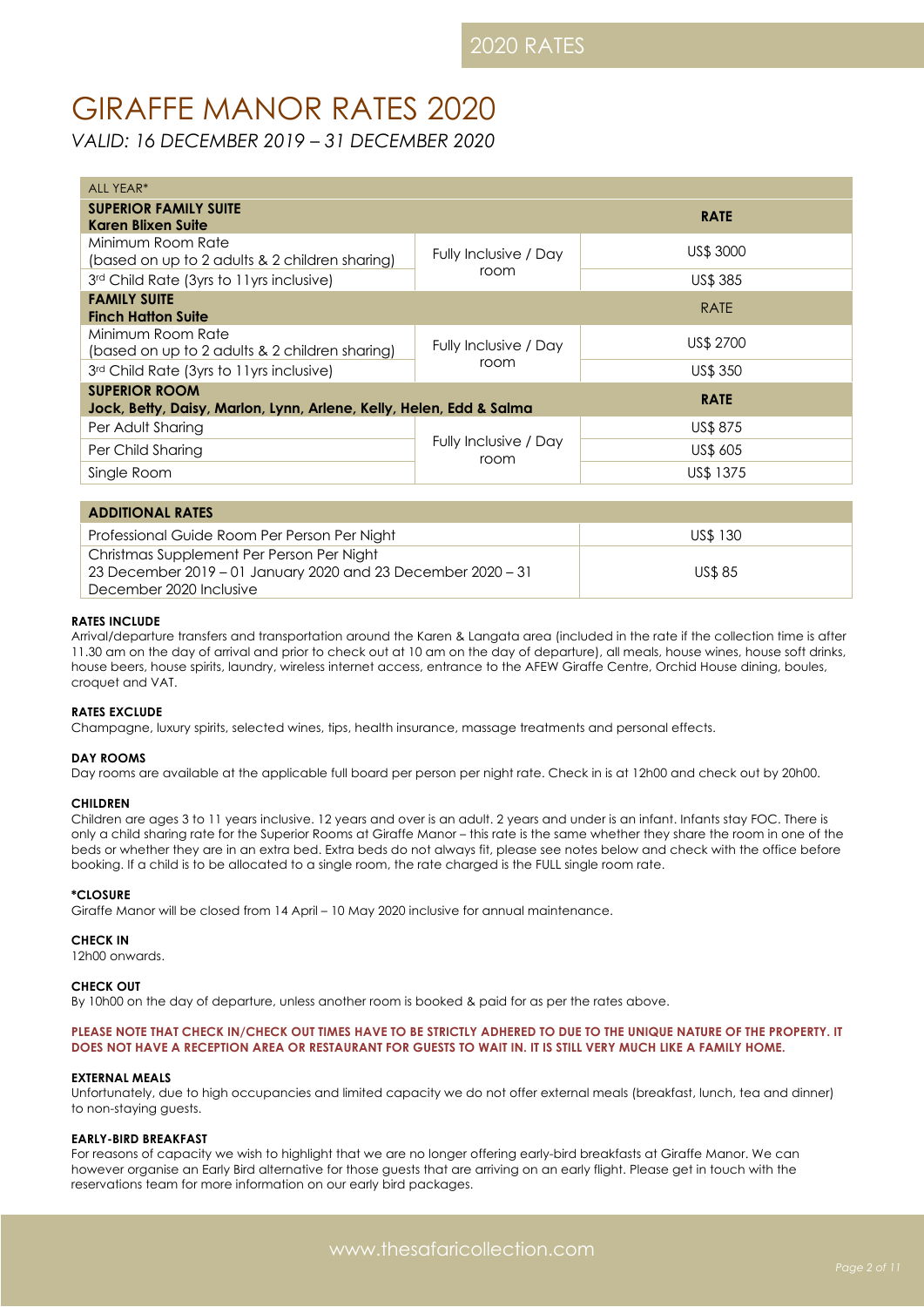# **WEDDINGS**

If you wish to host a wedding at Giraffe Manor the property has to be booked on an exclusive use basis for 3 consecutive nights. Please contact our reservations team if you have such a request.

### **LUGGAGE STORAGE**

We are happy to keep luggage in storage for a small daily fee of US\$ 5 per bag which will go towards our conservation & sustainability projects. Giraffe Manor, The Safari Collection and their respective staff members will not be held responsible for missing items from the luggage or damage to the luggage itself. Guests are required to lock their bags and fill out a luggage storage form at Giraffe Manor.

# **PHOTOGRAPHY AND FILMING**

Please send any filming or photography content requests for publications, commercials and brands to The Safari Collection's marketing department. The Safari Collection has the right to evaluate each booking request that involves filming or photography on a case by case basis and the right to refuse bookings to ensure that all content is aligned with the brand values.

#### **ROOM TYPES**

At Giraffe Manor there are 10 Superior Rooms (Betty, Daisy, Jock, Marlon, Lynn, Helen, Kelly, Arlene, Edd & Salma), 1 Superior Family Suite with two en-suite bedrooms (Karen Blixen Suite) and 1 Family Suite with a ground level double bed and with twin beds on a mezzanine. The Garden Manor rooms are reserved for guests that are staying at one of our other properties.

# **SUPERIOR FAMILY SUITES & FAMILY SUITE**

Please note that the family suite rates are based on 2 adults and 2 children (3yrs to 11yrs inclusive) sharing. 4 adults staying in these rooms are charged at the per person per night superior room rate. 3 adults staying in these rooms are charged at the room rate.

# **PLEASE NOTE THAT WE WILL ALWAYS DO OUR BEST TO FULFILL SPECIFIC ROOMING REQUESTS, BUT WE CANNOT ALWAYS GUARANTEE THIS. PLEASE REFER TO OUR WEBSITE FOR DETAILED ROOM DESCRIPTIONS.**

# MAIN MANOR

| Betty's Room                              | Superior Room. Approximate bedroom footprint of 24 m <sup>2</sup> . Front-facing in the main manor<br>with giraffe feeding access. Double bed with roof terrace, in-room fireplace and en-suite<br>art deco bathroom with bath and shower. Space for a cot for an infant on request only.                                                                                                          |
|-------------------------------------------|----------------------------------------------------------------------------------------------------------------------------------------------------------------------------------------------------------------------------------------------------------------------------------------------------------------------------------------------------------------------------------------------------|
| Daisy's Room                              | Superior Room. Approximate bedroom footprint of 17 m <sup>2</sup> . Side-facing with view toward the<br>Ngong Hills in the main manor and giraffe feeding access. Double or twin beds with roof<br>terrace. En-suite bathroom with a shower.                                                                                                                                                       |
| Jock's Room                               | <b>Superior Room.</b> Approximate bedroom footprint of 22 m <sup>2</sup> . Front-facing room in the main<br>manor with giraffe feeding access. Double or twin beds and fire place. En-suite bathroom<br>with shower and bath.                                                                                                                                                                      |
| Marlon's Room                             | Superior Room. Approximate bedroom footprint of 43 m <sup>2</sup> . A spacious side-facing room in<br>the main manor with double bed, adjoining lounge and giraffe feeding access from<br>terrace. Large master en-suite facilities with shower. Option for sofa bed for a child upon<br>request. Compact toilet & shower off lounge area.                                                         |
| Lynn's Room                               | Superior Room. Ground floor bedroom with double or twin beds and walk-out terrace with<br>limited giraffe feeding access located on the west side of the main manor. Total<br>approximate footprint including en-suite facilities of 49 m <sup>2</sup> .                                                                                                                                           |
| Karen Blixen Suite<br><b>GARDEN MANOR</b> | Superior Family Suite. Large two-bedroom family suite of 113 m <sup>2</sup> with adjoining lounge and<br>fireplace. Master bedroom with double bed and second room with twin beds, each with<br>own en-suite facilities equipped with bathtubs and showers. Shared south-facing terrace<br>with giraffe feeding access. Option for third single bed in second bedroom for a child upon<br>request. |
| Helen's Room                              | Superior Room. Approximate bedroom footprint of 25 m <sup>2</sup> . Front and west-facing with giraffe<br>feeding access. Double or twin beds with space to add a baby cot on request only. En-<br>suite bathroom with shower and bath.                                                                                                                                                            |
| Kelly's Room                              | <b>Superior Room.</b> Approximate bedroom footprint of 33 m <sup>2</sup> . Front-facing in the Garden Manor<br>with giraffe feeding access. Double bed or twin beds and an extra single bed. Fireplace<br>and en-suite bathroom with shower and bath.                                                                                                                                              |
| Arlene's Room                             | <b>Superior Room.</b> Approximate footprint of 22 m <sup>2</sup> . Front-facing in the Garden Manor with no<br>giraffe feeding access. Double bed with en-suite bathroom with bath and shower.                                                                                                                                                                                                     |
| Edd's Room                                | Superior Room. Approximate bedroom footprint of 29 m <sup>2</sup> . A ground floor room with private<br>veranda overlooking the garden terrace with no giraffe feeding access. A double bed with<br>space for an extra sofa bed for child on request only. En-suite bathroom with shower and<br>bath.                                                                                              |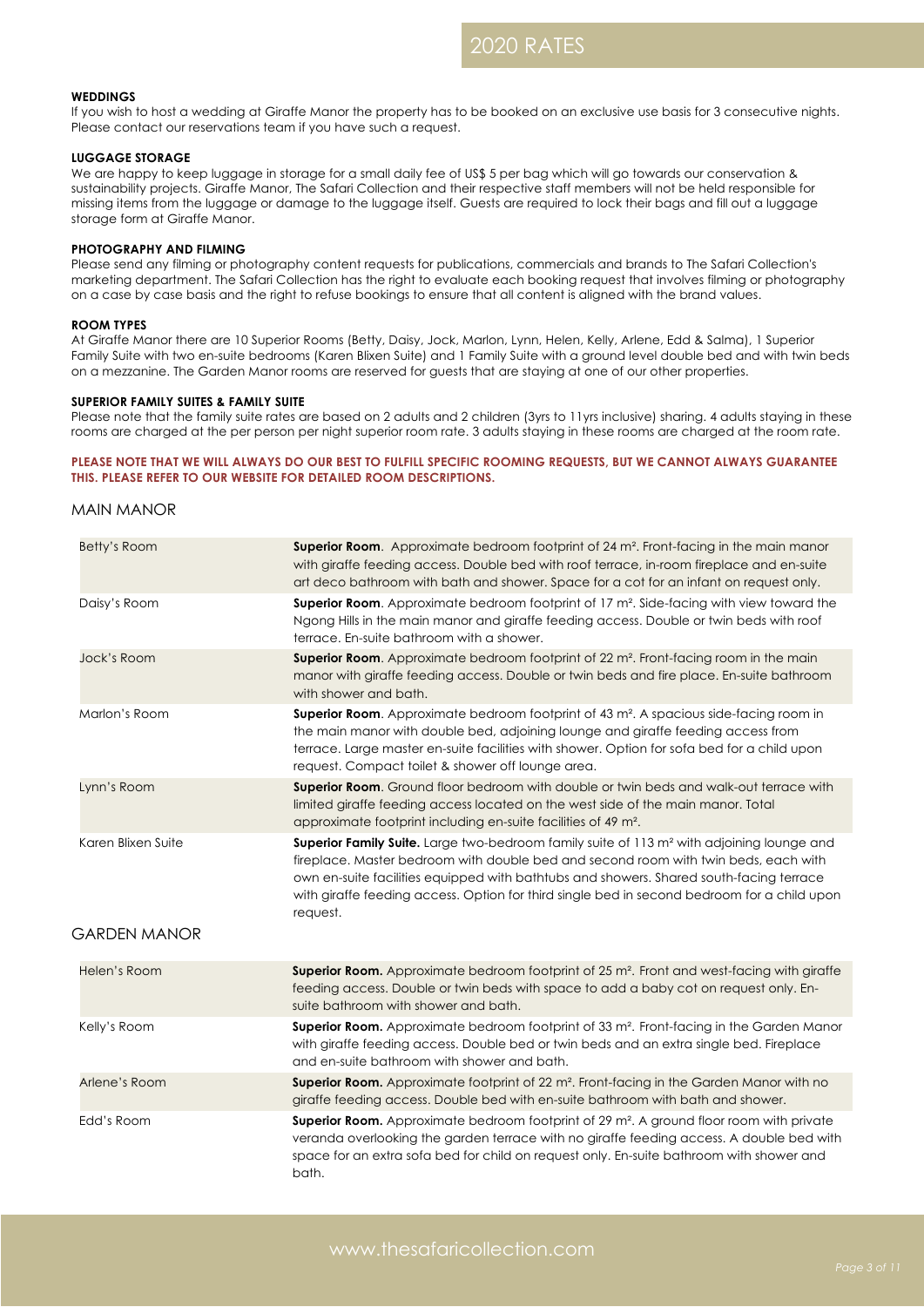# 2020 RATES

| Salma's Room       | <b>Superior Room.</b> Approximate bedroom footprint of 23 m <sup>2</sup> . Front-facing overlooking garden                                                                                           |
|--------------------|------------------------------------------------------------------------------------------------------------------------------------------------------------------------------------------------------|
|                    | terrace with a balcony with no giraffe feeding access. Double or twin beds with space to                                                                                                             |
|                    | add an extra sofa bed for a child on request only. En-suite bathroom with shower and bath.                                                                                                           |
| Finch Hatton Suite | <b>Family Suite.</b> Approximate bedroom footprint of 40 m <sup>2</sup> . Accessed from the ground floor<br>beside the dining room with no giraffe feeding access. Ground level double bed with twin |
|                    | beds on mezzanine/loft level (suitable for children only) accessed via spiral staircase. In-                                                                                                         |
|                    | room fireplace and en-suite bathroom with double shower and bath.                                                                                                                                    |

**THE GARDEN MANOR IS THE NEWER PART OF GIRAFFE MANOR BUILT IN 2011. THE GARDEN MANOR WAS CREATED TO PROVIDE ACCOMMODATION EXCLUSIVELY FOR GUESTS OF OUR COLLECTION, SO THAT THE MAIN HOUSE CAN BE KEPT AS OPEN AND ACCESSIBLE TO ALL. OUR RESIDENT GIRAFFES REGULARLY ENJOY VISITING BOTH PARTS OF THE MANOR FOR TREATS. THIS MEANS THAT YOU CAN BOOK THE GARDEN MANOR IF YOU ARE ALSO BOOKING ANOTHER ONE OF OUR PROPERTIES FOR THE SAME GROUP.** 

**PLEASE NOTE: IN THE EVENT OF THE OTHER PROPERTY BEING CANCELLED, THE BOOKING AT THE GARDEN MANOR IS FORFEITED AND BECOMES SUBJECT TO AVAILABILITY AT THE MAIN MANOR. HOWEVER, IF THE BOOKING IS MADE WITHIN 4 WEEKS OF ARRIVAL, THE GARDEN MANOR MAY BE BOOKED ON ITS OWN.**

**SPECIFIC TABLES FOR BREAKFAST WITH THE GIRAFFES CANNOT BE RESERVED OR PAID FOR IN ADVANCE. TABLES ARE ASSIGNED BY GIRAFFE MANOR MANAGEMENT TEAM ACCORDING TO MULTIPLE VARIABLES THEY NEED TO CONSIDER INCLUDING SAFETY, TRAFFIC FLOW, ACCESS TO EXITS AND GROUP SIZE. PLEASE NOTE THAT FOR ALL GUESTS STAYING IN THE GARDEN MANOR BREAKFAST WILL BE SERVED IN THE GARDEN MANOR DINING ROOM.**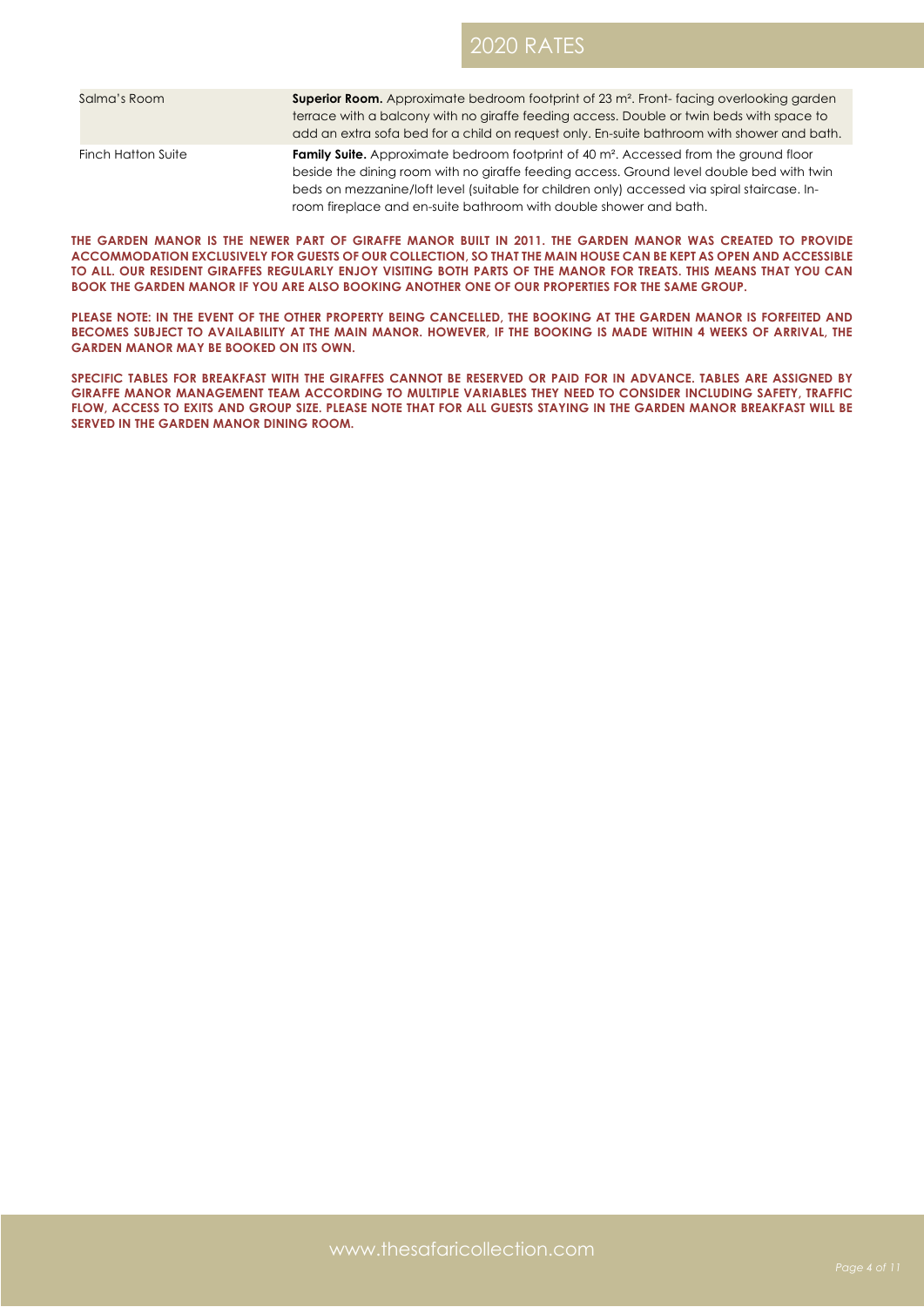# SALA'S CAMP RATES 2020

*VALID: 16 DECEMBER 2019 – 31 DECEMBER 2020*

| <b>THE SEASON</b><br>16 DECEMBER 2019 - 05 JANUARY 2020<br>01 JUNE 2020 - 31 OCTOBER 2020 / 16 DECEMBER 2020 - 31 DECEMBER 2020 |                 |                       |
|---------------------------------------------------------------------------------------------------------------------------------|-----------------|-----------------------|
| <b>KEEKOROK FAMILY TENT with POOL (2a/2b)</b>                                                                                   |                 | <b>RATE</b>           |
| Minimum Room Rate                                                                                                               |                 | US\$ 5695             |
| (based on up to 2 adults & 2 children sharing)                                                                                  |                 |                       |
| 3rd Child Rate (3yrs to 15yrs inclusive)                                                                                        | Fully Inclusive | US\$ 635              |
| 4 Adults Sharing Rate                                                                                                           |                 | US\$ 6320             |
| Per Adult Sharing in an extra bed                                                                                               |                 | US\$ 1580             |
| <b>FOREST FAMILY TENT with POOL (3)</b><br>Minimum Room Rate                                                                    |                 | <b>RATE</b>           |
| (based on up to 2 adults & 2 children sharing)                                                                                  |                 | US\$ 5060             |
| 3rd Child Rate (3yrs to 15yrs inclusive)                                                                                        | Fully Inclusive | US\$ 505              |
| 4 Adults Sharing Rate                                                                                                           |                 | US\$ 5625             |
| Per Adult Sharing in extra an bed                                                                                               |                 | US\$ 1395             |
| KEEKOROK TENT with POOL (1) / FOREST TENTS with POOL (4/5/6/7)                                                                  |                 | <b>RATE</b>           |
| Per Adult Sharing                                                                                                               |                 | US\$ 1580             |
| Per Child Sharing                                                                                                               |                 | US\$ 1095             |
| Per Child Sharing in an extra bed (3yrs to 11yrs<br>inclusive)                                                                  | Fully Inclusive | US\$ 635              |
| Single Room                                                                                                                     |                 | US\$ 2530             |
| <b>SAVINGS SEASON</b><br>06 JANUARY 2020 - 31 MAY 2020*<br>01 NOVEMBER 2020 - 15 DECEMBER 2020*                                 |                 |                       |
| <b>KEEKOROK FAMILY TENT with POOL (tent 2a/2b)</b>                                                                              |                 | <b>RATE</b>           |
| Minimum Room Rate                                                                                                               |                 | US\$ 3500             |
| (based on up to 2 adults & 2 children sharing)                                                                                  |                 |                       |
| 3rd Child Rate (3yrs to 15yrs inclusive)                                                                                        | Fully Inclusive | US\$ 385              |
| 4 Adults Sharing Rate<br>Per Adult Sharing in extra an bed                                                                      |                 | US\$ 3950<br>US\$ 950 |
|                                                                                                                                 |                 | <b>RATE</b>           |
| <b>FOREST FAMILY TENT with POOL (3)</b><br>Minimum Room Rate                                                                    |                 |                       |
| (based on up to 2 adults & 2 children sharing)                                                                                  |                 | US\$ 2950             |
| 3rd Child Rate (3yrs to 15yrs inclusive)                                                                                        | Fully Inclusive | US\$ 440              |
| 4 Adults Sharing Rate                                                                                                           |                 | US\$ 3500             |
| Per Adult Sharing in extra an bed                                                                                               |                 | US\$ 800              |
| KEEKOROK TENT with POOL (1) / FOREST TENTS with POOL (4/5/6/7)                                                                  |                 | <b>RATE</b>           |
| Per Adult Sharing                                                                                                               |                 | US\$ 950              |
| Per Child Rate                                                                                                                  |                 | US\$ 560              |
| Per Child Sharing (in an extra bed aged 3yrs to<br>11yrs inclusive)                                                             | Fully Inclusive | US\$ 385              |
| Single Room                                                                                                                     |                 | US\$ 1430             |

| <b>ADDITIONAL RATES</b>                                                                      |       |         |                        |  |
|----------------------------------------------------------------------------------------------|-------|---------|------------------------|--|
| Professional Guide Room Per Person Per Night Exclusive of Park &<br><b>Conservation Fees</b> |       |         | US\$ 130               |  |
| Park & Conservation Fees                                                                     | Adult | 70 & 45 | US\$ 115               |  |
| (Masai Mara Park Fee & Rhino Conservation<br>Fee)                                            | Child | 40 & 25 | <b>US\$ 65</b>         |  |
| Exclusive Use of Vehicle Per Day                                                             |       |         | <b>US\$445</b>         |  |
| Afternoon Departure per person (includes lunch and airstrip transfers)*                      |       |         | 50% of per person rate |  |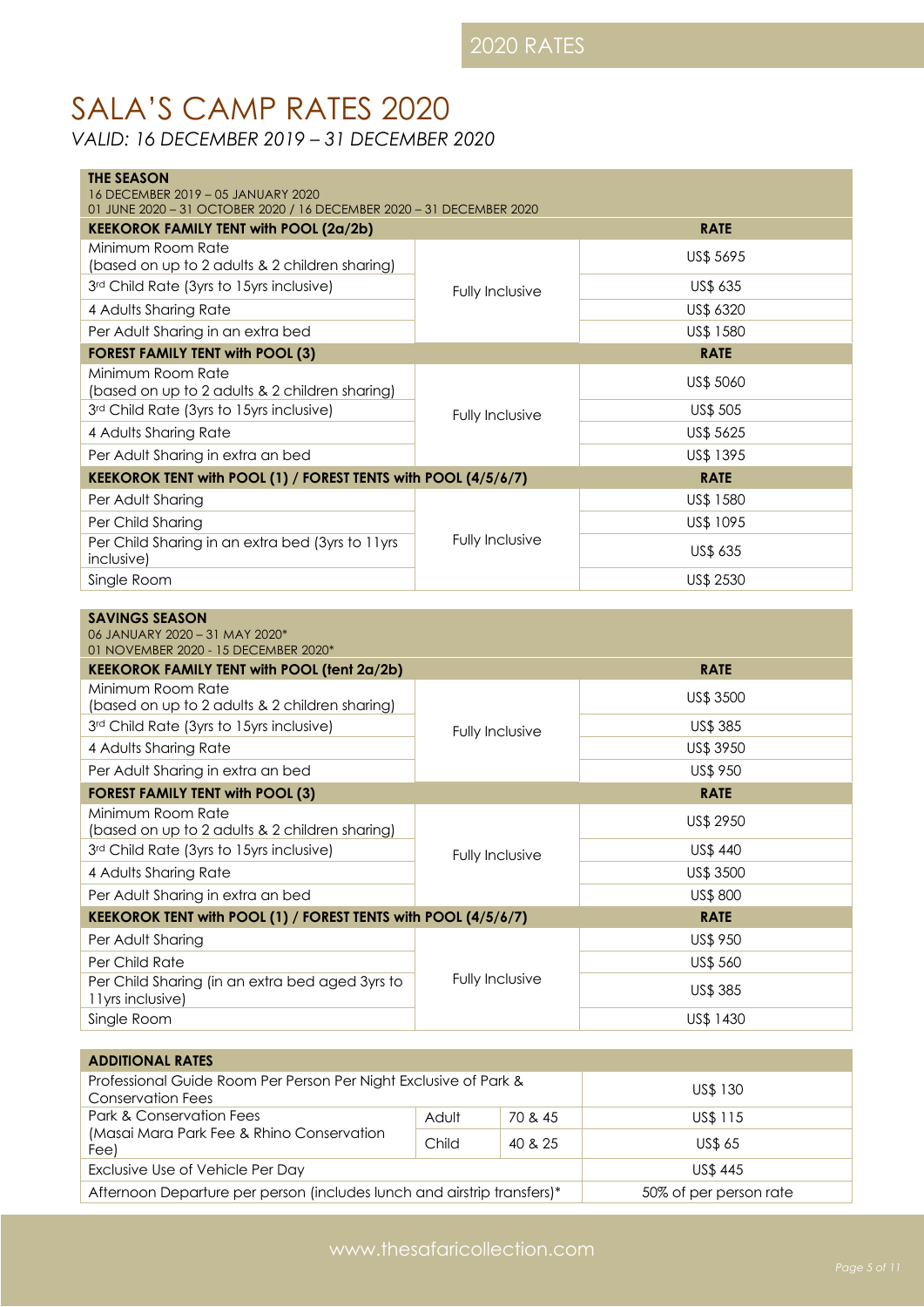# 2020 RATES

| Christmas Supplement Per Person Per Night from 23 December 2019 –<br>01 January 2020 Inclusive and 23 December 2020 – 31 December 2020<br>Inclusive | <b>US\$ 65</b> |
|-----------------------------------------------------------------------------------------------------------------------------------------------------|----------------|
| Drivers Accommodation and meals in staff camp                                                                                                       | <b>US\$ 25</b> |

# **RATES INCLUDE**

Airstrip transfers, game drives and other camp activities, all meals, house wines, house soft drinks, house beers, house spirits, laundry, bush meals, sundowners, bush volley ball (seasonal), nature walks and children's activities.

# **RATES EXCLUDE**

Champagne, luxury spirits, selected wines, tips, health insurance, balloon rides, in-room massage, personal effects, road transfers and the nightly park and conservation fees.

### **ROAD TRANSFERS**

Road transfers are available on request and are generally charged at US\$210 per vehicle between Mara reserve camps.

### **CHILDREN**

Children are ages 3 to 15 years inclusive. 16 years and over is an adult. 2 years and under is an infant. Infants stay FOC. Extra beds are available on request. We recommend families book the family tents (Tent 2 and 3).

# The child rate is based upon the following instances:

- Two children sharing a room (rate applies to each child)
	- A child sharing with one adult
- The child sharing in an extra bed rate is based upon the following instances:
	- A child (or children if more than one extra bed is needed, aged 3yrs to 11yrs inclusive) sharing a room with two others (whether it be adults or children) on an extra bed. This is a third person rate for children.

# **CHECK OUT**

Guests need to be out of their tents by 10h00, if departing in the afternoon there is a late check out fee however the tent must be vacated by 10h00.

# **\*AFTERNOON DEPARTURE**

Afternoon departures are not possible during The Season (16 December 2019 to 05 January 2020 / 01 June 2020 to 31 October 2020 / 16 December 2020 to 31st December 2020). Afternoon departures are possible in Savings Season (06 January 2020 to 31 May 2020 / 01 November 2020 to 15 December 2020) at 50% of the per person room rate. Afternoon departures include morning activities, lunch and airstrip transfers. Check out of the room(s) remains at 10h00.

### **\*CLOSURE**

Sala's Camp will be closed on 03 April 2020 to 31 May 2020 inclusive and November 2020. These dates are subject to change and there is flexibility with closure dates. Please contact reservations for more information.

### **GUIDE RATE**

This rate is for a guide to stay in a guide tent fully inclusive of meals and house drinks at the camp.

### **GAME DRIVES**

The Safari Collections safari vehicles are shared between guests. Exclusive use of vehicle can be booked prior to arrival at an additional charge and subject to availability.

### **ROOM TYPES**

Sala's Camp has 5 luxury tents (Tent 1,4,5,6 & 7) and 2 family tents (Tent 2a/2b & 3). All tents have private plunge pools, en-suite bathrooms with bath, flushing loo and plumbed in shower. The tents will either have double or twin beds and can easily accommodate an extra bed. Please contact our reservations team if you have such a request. **PLEASE NOTE THAT WE WILL ALWAYS DO OUR BEST TO FULFILL ROOMING REQUESTS, BUT WE CANNOT ALWAYS GUARANTEE THIS.**

### **PARK AND CONSERVATION FEES**

Park and conservation fees are per person per night. **PLEASE NOTE THAT PARK & CONSERVATION FEES ARE SUBJECT TO CHANGE AT ANY TIME IN ACCORDANCE WITH THE LOCAL COUNCILS. THESE CHANGES ARE BEYOND OUR CONTROL.** 

### **ACCESS BY AIR**

About 45 minutes from Nairobi Wilson into Keekorok airstrip. Flight times are dependent on the routing of the aircraft that day. Flight routes are only finalised at 4pm the day before departure. Scheduled flights will sometimes stop at other strips before reaching Keekorok, this is beyond our control. For internal fights within Kenya, guests are advised to pack in soft bags with a maximum of 15kg per person including hand luggage.

# **ACCESS BY ROAD**

6 hrs drive from Nairobi to Sala's Camp depending on the weather and the condition of the road, which has sections that are very bumpy. The Sekenani gate is the best access if driving from Nairobi. Directions available from head office.

### **PHOTOGRAPHY AND FILMING**

Please send any filming or photography content requests for publications, commercials and brands to The Safari Collection's marketing department. The Safari Collection has the right to evaluate each booking request that involves filming or photography on a case by case basis and the right to refuse bookings to ensure that all content is aligned with the brand values.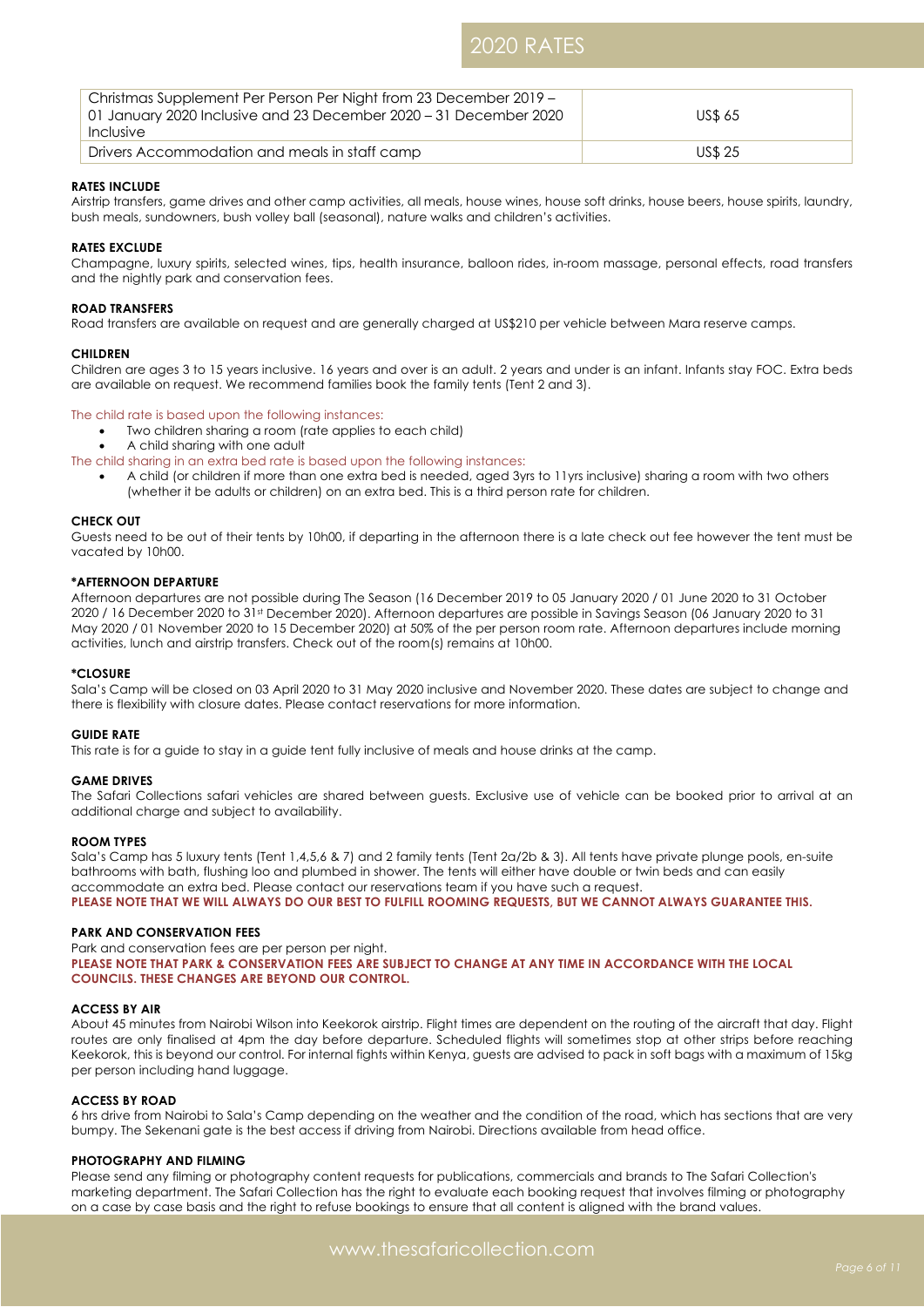# SASAAB RATES 2020

*VALID: 16 DECEMBER 2019 – 31 DECEMBER 2020*

| <b>THE SEASON</b><br>16 DECEMBER 2019 - 05 JANUARY 2020                                                                                        |                 |                                       |                                       |  |  |
|------------------------------------------------------------------------------------------------------------------------------------------------|-----------------|---------------------------------------|---------------------------------------|--|--|
| 01 JUNE 2020 - 31 OCTOBER 2020 / 16 DECEMBER 2020 - 31 DECEMBER 2020                                                                           |                 |                                       |                                       |  |  |
| <b>ALL SUITES</b>                                                                                                                              |                 |                                       | <b>RATE</b>                           |  |  |
| Per Adult Sharing                                                                                                                              |                 |                                       | US\$ 1150                             |  |  |
| Per Child Rate                                                                                                                                 |                 |                                       | US\$ 800                              |  |  |
| Per Child Sharing (in an extra bed aged 3yrs to<br>11yrs inclusive)                                                                            |                 | Fully Inclusive                       | US\$ 605                              |  |  |
| Single Room                                                                                                                                    |                 |                                       | US\$ 1635                             |  |  |
|                                                                                                                                                |                 |                                       |                                       |  |  |
| <b>SAVINGS SEASON</b><br>06 JANUARY 2020 - 31 MAY 2020<br>01 NOVEMBER 2020 - 15 DECEMBER 2020*                                                 |                 |                                       |                                       |  |  |
| <b>ALL SUITES</b>                                                                                                                              |                 |                                       | <b>RATE</b>                           |  |  |
| Per Adult Sharing                                                                                                                              |                 |                                       | US\$ 825                              |  |  |
| Per Child Rate                                                                                                                                 |                 |                                       | US\$ 575                              |  |  |
| Per Child Sharing (in an extra bed aged 3yrs to<br>11yrs inclusive)                                                                            | Fully Inclusive |                                       | <b>US\$ 385</b>                       |  |  |
| Single Room                                                                                                                                    |                 |                                       | US\$ 1155                             |  |  |
|                                                                                                                                                |                 |                                       |                                       |  |  |
| <b>ADDITIONAL RATES</b>                                                                                                                        |                 |                                       |                                       |  |  |
| Professional Guide Room Per Person Per Night Exclusive of Park &<br><b>Conservation Fees</b>                                                   |                 |                                       | US\$ 130                              |  |  |
| <b>Park &amp; Conservation Fees</b>                                                                                                            | Adult           | 70 & 58                               | US\$ 128                              |  |  |
| (Samburu Park & Westgate Conservation Fees)                                                                                                    | Child           | 40 & 29                               | <b>US\$ 69</b>                        |  |  |
| Exclusive Use of Vehicle Per Day                                                                                                               |                 |                                       | US\$ 445                              |  |  |
| Samburu Dance & Bush Dinner                                                                                                                    |                 |                                       | US\$ 20                               |  |  |
| (This needs to be arranged at Sasaab and is a per person fee)                                                                                  |                 |                                       | Minimum 10 pax or pay fee of US\$ 200 |  |  |
| Christmas Supplement Per Person Per Night<br>23 December 2019 - 01 January 2020 Inclusive and 23 December 2020<br>- 31 December 2020 Inclusive |                 | <b>US\$ 65</b>                        |                                       |  |  |
| Drivers Accommodation and meals in staff camp                                                                                                  |                 | <b>US\$ 25</b>                        |                                       |  |  |
| Extra Lunch                                                                                                                                    |                 | <b>US\$46</b>                         |                                       |  |  |
| Quad Bike Excursions                                                                                                                           |                 | <b>US\$ 35</b><br>Per person per hour |                                       |  |  |

# **RATES INCLUDE**

Airstrip transfers, game drives, guided bush walks, camel walks, fly camping (by prior arrangement only and can sometimes involve the exclusive hire of a vehicle at US\$ 445 per day), all meals, house wines, house soft drinks, house beers, house spirits, laundry, bush meals, school/clinic/village/market visits and sundowners.

# **RATES EXCLUDE**

Champagne, luxury spirits, selected wines, treatments in Spasaab, tips, health insurance and personal effects.

# **CHILDREN**

Children are ages 3 to 15 years inclusive. 16 years and over is an adult. 2 years and under is an infant. Infants stay FOC. Extra beds are available on request. We recommend parents book the family suite (rooms 8 & 9), as it has a shared central area and pool where families can enjoy time together. It can also be taken as an exclusive use villa, as it has separate access and inroom meals can be provided. Local Samburu guides speak excellent English and are delighted to teach children about their traditions, such as making a traditional bow and arrow. Baby-listeners and special meals are by prior arrangement. The child rate is based upon the following instances:

- Two children sharing a room (rate applies to each child)
- A child sharing with one adult

The child sharing in an extra bed rate is based upon the following instances:

• A child (or children if more than one extra bed is needed, aged 3yrs to 11yrs inclusive) sharing a room with two others (whether it be adults or children) on an extra bed. This is a third person rate for children.

# **CHECK OUT**

Guests need to be out of their rooms by 10h00, although they can continue to use the rest of the lodge facilities.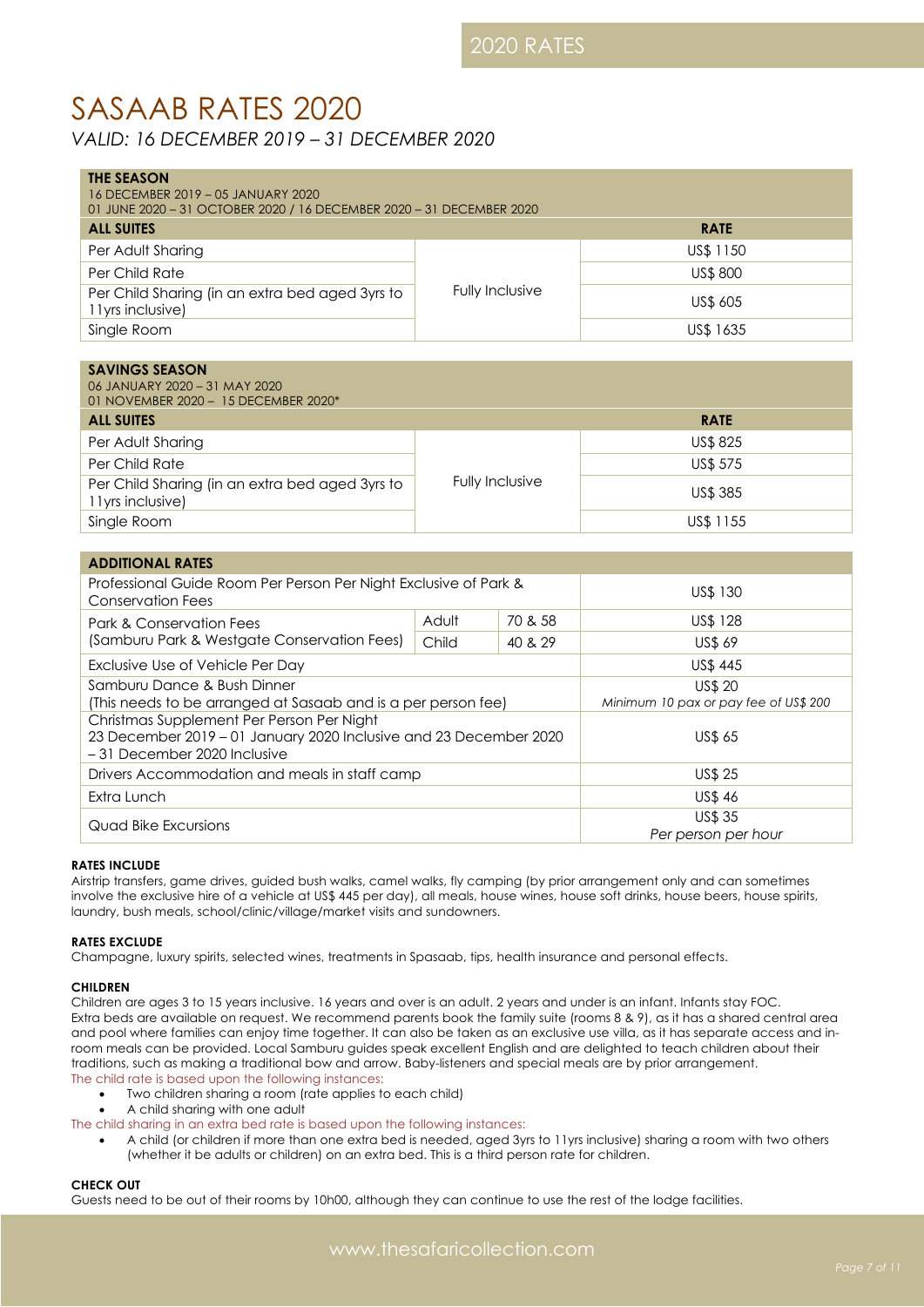Please note that extra lunches are charged at US\$ 46 per person.

# **\*CLOSURE**

Sasaab is closed from 16 November to 30 November 2020 inclusive. These dates are subject to change and there is flexibility with closure dates. Please contact reservations for more information.

### **GUIDE RATE**

This rate is for a guide to stay in a guide room fully inclusive of meals and drinks at the lodge.

#### **GAME DRIVES**

The Safari Collections safari vehicles are shared between guests. Exclusive use of vehicle can be booked prior to arrival at an additional charge and subject to availability.

## **ROOM TYPES**

Sasaab has 9 suites all over 100m2. Suites 8 and 9 are joined and share a private plunge pool. All other rooms have their own private plunge pool. Rooms are open, with large en-suite with shower. The lodge is situated on quite a steep bank, so it is essential that we are notified of any physical disabilities or medical conditions and can therefore allocate the most appropriate room.

**PLEASE NOTE THAT WE WILL ALWAYS DO OUR BEST TO FULFILL SPECIFIC ROOMING REQUESTS, BUT WE CANNOT ALWAYS GUARANTEE THIS.**

### **PARK AND CONSERVATION FEES**

Park and conservation fees are per person per night.

# **PLEASE NOTE THAT PARK & CONSERVATION FEES ARE SUBJECT TO CHANGE AT ANY TIME IN ACCORDANCE WITH THE LOCAL COUNCILS. THESE CHANGES ARE BEYOND OUR CONTROL.**

#### **ACCESS BY AIR**

Approximately 1.5hr flight from Nairobi into Buffalo Springs, or Sasaab airstrip directly. It is important when booking flights to always notify the airline that guests are staying at Sasaab. There can be multiple stops on scheduled flights. This is beyond our control and only confirmed the day before travel.

Charter flights into Sasaab's airstrip are available from anywhere in the country. For internal fights within Kenya, guests are advised to pack in soft bags with a maximum of 15kg per person including hand luggage.

#### **ACCESS BY ROAD**

Approximately 9 hr drive from Nairobi (subject to condition of road), past Mount Kenya and up into the Northern Frontier District. Directions available from head office.

## **PHOTOGRAPHY AND FILMING**

Please send any filming or photography content requests for publications, commercials and brands to The Safari Collection's marketing department. The Safari Collection has the right to evaluate each booking request that involves filming or photography on a case by case basis and the right to refuse bookings to ensure that all content is aligned with the brand values.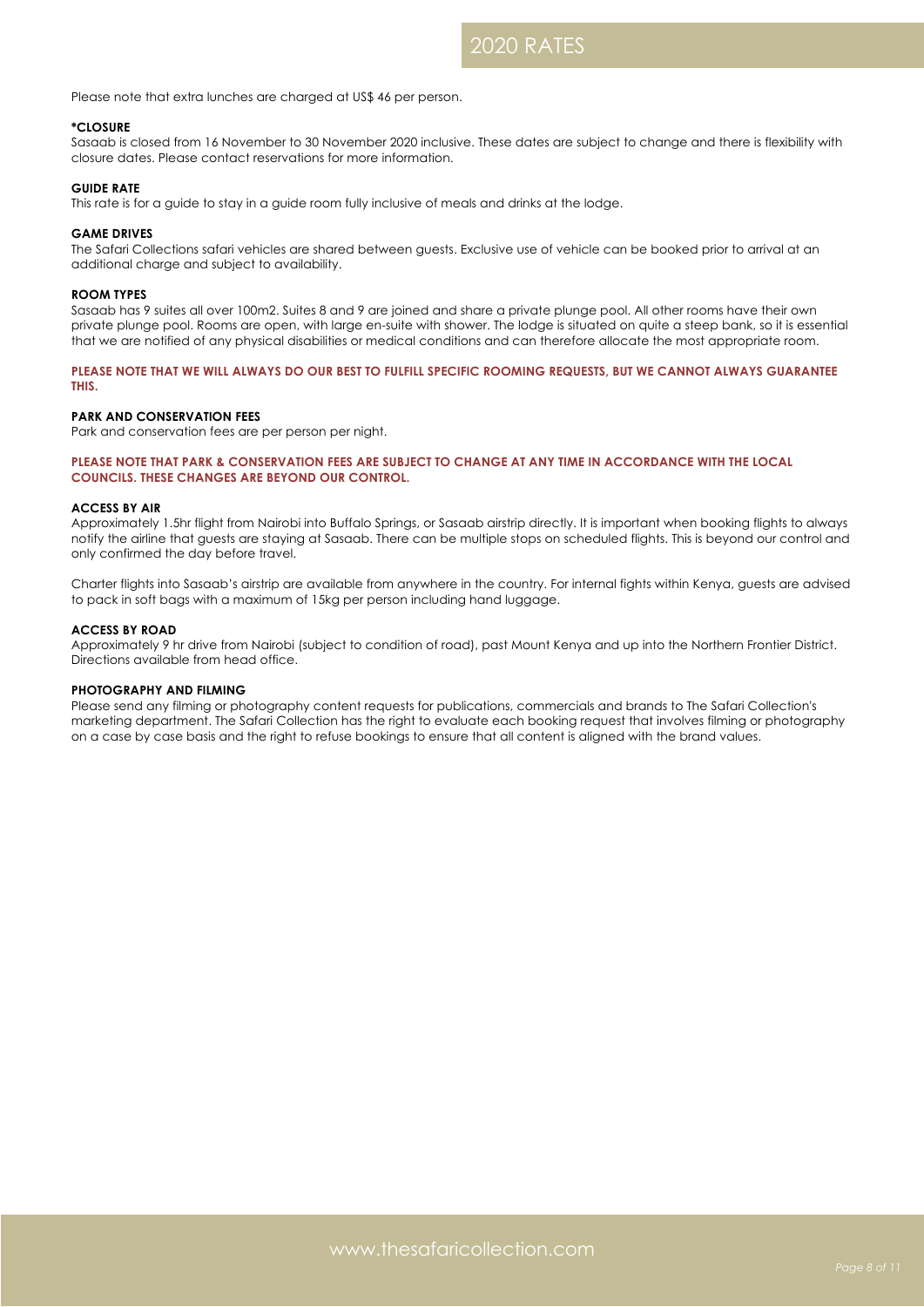# SOLIO LODGE RATES 2020

*VALID: 16 DECEMBER 2019 – 31 DECEMBER 2020*

| <b>THE SEASON</b><br>16 DECEMBER 2019 - 05 JANUARY 2020<br>01 JUNE 2020 - 31 OCTOBER 2020 / 16 DECEMBER 2020 - 31 DECEMBER 2020 |                 |                 |  |
|---------------------------------------------------------------------------------------------------------------------------------|-----------------|-----------------|--|
| <b>FAMILY COTTAGE</b>                                                                                                           |                 | <b>RATE</b>     |  |
| Per Adult Sharing                                                                                                               |                 | US\$ 1395       |  |
| Per Child Sharing                                                                                                               | Fully Inclusive | <b>US\$ 975</b> |  |
| Single Room                                                                                                                     |                 | US\$ 2530       |  |
| <b>ALL OTHER ROOMS</b>                                                                                                          |                 | <b>RATE</b>     |  |
| Per Person Sharing                                                                                                              |                 | US\$ 1045       |  |
| Per Child Rate                                                                                                                  | Fully Inclusive | <b>US\$735</b>  |  |
| Per Child Sharing (in an extra bed aged 3yrs to<br>11yrs inclusive)                                                             |                 | US\$ 550        |  |
| Single Room                                                                                                                     |                 | US\$ 1485       |  |

| <b>SAVINGS SEASON</b><br>06 JANUARY 2020 - 31 MAY 2020<br>01 NOVEMBER 2020 - 15 DECEMBER 2020* |                 |             |
|------------------------------------------------------------------------------------------------|-----------------|-------------|
| <b>FAMILY COTTAGE</b>                                                                          |                 | <b>RATE</b> |
| Per Adult Sharing                                                                              |                 | US\$880     |
| Per Child Sharing                                                                              | Fully Inclusive | US\$ 615    |
| Single Room                                                                                    |                 | US\$ 1760   |
| <b>ALL OTHER ROOMS</b>                                                                         |                 | <b>RATE</b> |
| Per Adult Sharing                                                                              |                 | US\$ 770    |
| <b>Per Child Rates</b>                                                                         |                 | US\$ 540    |
| Per Child Sharing (in an extra bed aged 3yrs to<br>11yrs inclusive)                            | Fully Inclusive | US\$ 385    |
| Single Room                                                                                    |                 | US\$ 1155   |

| <b>ADDITIONAL RATES</b>                                                                                                                       |       |                |  |
|-----------------------------------------------------------------------------------------------------------------------------------------------|-------|----------------|--|
| Professional Guide Room Per Person Per Night Exclusive of Conservation<br>Fees                                                                |       | US\$ 130       |  |
| Conservation Fees                                                                                                                             | Adult | <b>US\$80</b>  |  |
|                                                                                                                                               | Child | <b>US\$ 60</b> |  |
| Exclusive Use of Vehicle Per Day                                                                                                              |       | <b>US\$445</b> |  |
| Christmas Supplement Per Person Per Night<br>23 December 2019 - 01 January 2020 Inclusive and 23 December 2020<br>-31 December 2020 Inclusive |       | US\$ 65        |  |
| Extra Lunch                                                                                                                                   |       | US\$46         |  |

# **RATES INCLUDE**

Airstrip transfers, game drives, excursions to the Aberdare National Park (park fees are extra currently standing at US\$ 52 per adult), walking, local farm visit, horse riding, mountain biking, all meals, house wines, house soft drinks, house beers, house spirits, laundry, bush breakfasts and sundowners.

# **RATES EXCLUDE**

Champagne, luxury spirits, selected wines, tips, health insurance, scenic helicopter ride, massage treatments, entrance to the Aberdare National park, visit to Cinnabar Green and personal effects.

# **CHILDREN**

Children are ages 3 to 15 years inclusive. 16 years and over is an adult. 2 years and under is an infant. Infants stay FOC.

Extra beds are available on request. We recommend parents book the family cottage as it has a shared central area where families can enjoy time together. However, the other cottages can comfortably fit 2 extra beds for children should the family cottage not be available. This is subject to occupancy levels at the lodge so please always consult a reservation consultant should you wish to request this. Baby-listeners and special meals are by prior arrangement.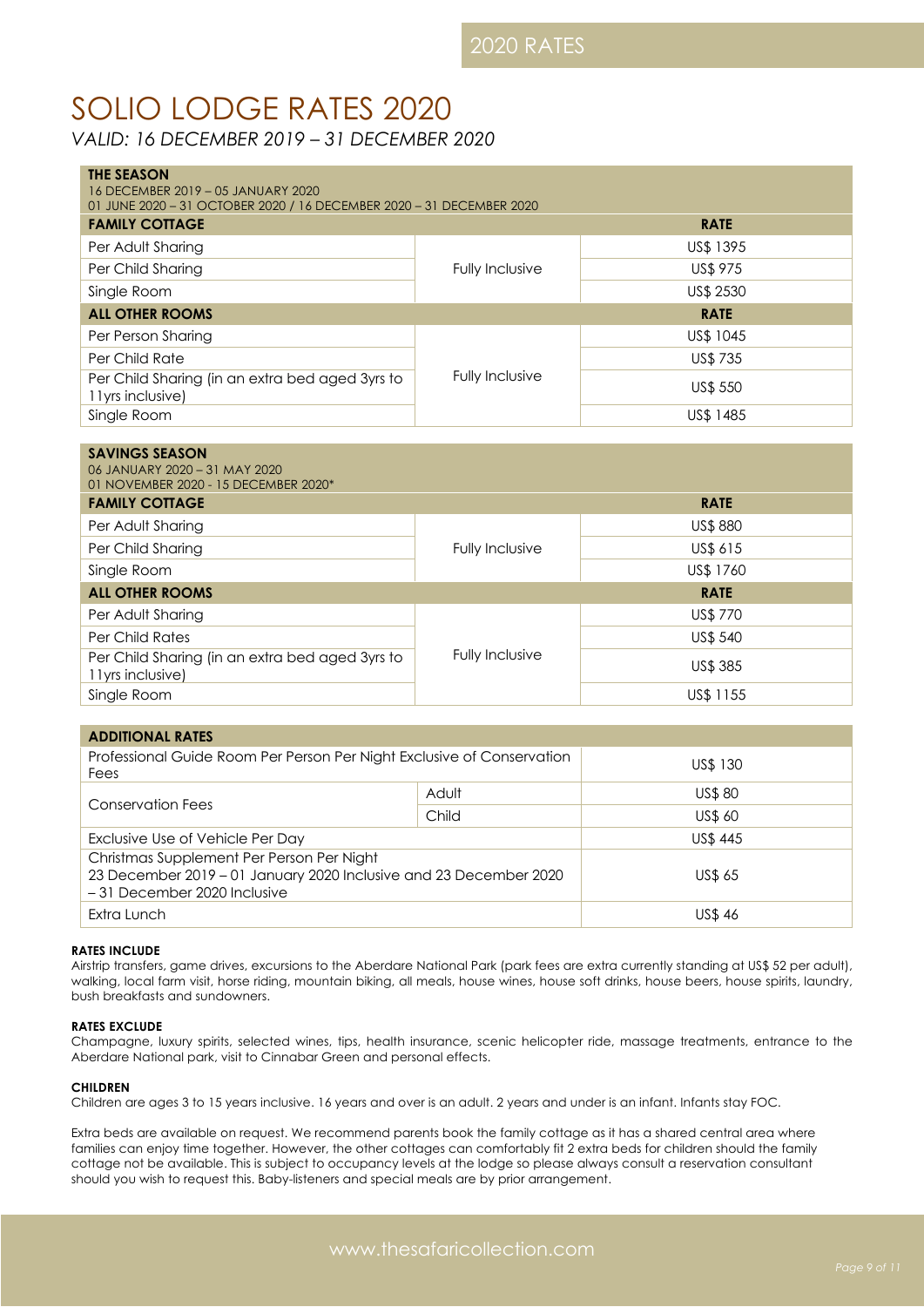# 2020 RATES

# The child rate is based upon the following instances:

- Two children sharing a room (rate applies to each child)
- A child sharing with one adult
- The child sharing in an extra bed rate is based upon the following instances:
	- A child (or children if more than one extra bed is needed, aged 3yrs to 11yrs inclusive) sharing a room with two others (whether it be adults or children) on an extra bed. This is a third person rate for children.

# **CHECK OUT**

Guests need to be out of their rooms by 10h00, although they can continue to use the rest of the lodge facilities. Please note that extra lunches are charged at US\$ 46 per person.

# **\*CLOSURE**

Solio is closed from 01 November to 15 November 2020 inclusive. These dates are subject to change and there is flexibility with closure dates. Please contact reservations for more information.

# **GUIDE RATE**

This rate is for a guide to stay in a guide room fully inclusive of meals and drinks at the lodge.

# **DRIVER ACCOMMODATION**

Unfortunately we are unable to provide driver accommodation at Solio Lodge, but can certainly assist you with recommending somewhere suitable nearby.

# **GAME DRIVES**

The Safari Collections safari vehicles are shared between guests. Exclusive use of vehicle can be booked prior to arrival at an additional charge and subject to availability.

### **ROOM TYPES**

Solio has 5 individual cottages. The 5th cottage is a family unit and has 2 en-suite bedrooms sleeping up to 5 people.

Each cottage is very large and can comfortably accommodate 2 adults and 2 children in extra beds. Extra beds are on request only. The en-suite bathrooms have bath and shower with a separate loo.

# **PLEASE NOTE THAT WE WILL ALWAYS DO OUR BEST TO FULFILL SPECIFIC ROOMING REQUESTS, BUT WE CANNOT ALWAYS GUARANTEE THIS.**

# **PARK AND CONSERVATION FEES**

Park and conservation fees are person per night.

# **PLEASE NOTE THAT PARK & CONSERVATION FEES ARE SUBJECT TO CHANGE AT ANY TIME IN ACCORDANCE WITH THE LOCAL COUNCILS. THESE CHANGES ARE BEYOND OUR CONTROL.**

### **ACCESS BY AIR**

Daily scheduled flights from Nairobi into Nanyuki Airstrip (followed by a 20 minute transfer to the conservancy gate and then a further 45 minutes to the lodge). For internal fights within Kenya, guests are advised to pack in soft bags with a maximum of 15kg per person including hand luggage.

Private charter flights into Solio Ranch's private airstrip available from anywhere in the country.

### **ACCESS BY ROAD**

A 4 hr drive from Nairobi on good road. Directions available from head office.

### **PHOTOGRAPHY AND FILMING**

Please send any filming or photography content requests for publications, commercials and brands to The Safari Collection's marketing department. The Safari Collection has the right to evaluate each booking request that involves filming or photography on a case by case basis and the right to refuse bookings to ensure that all content is aligned with the brand values.